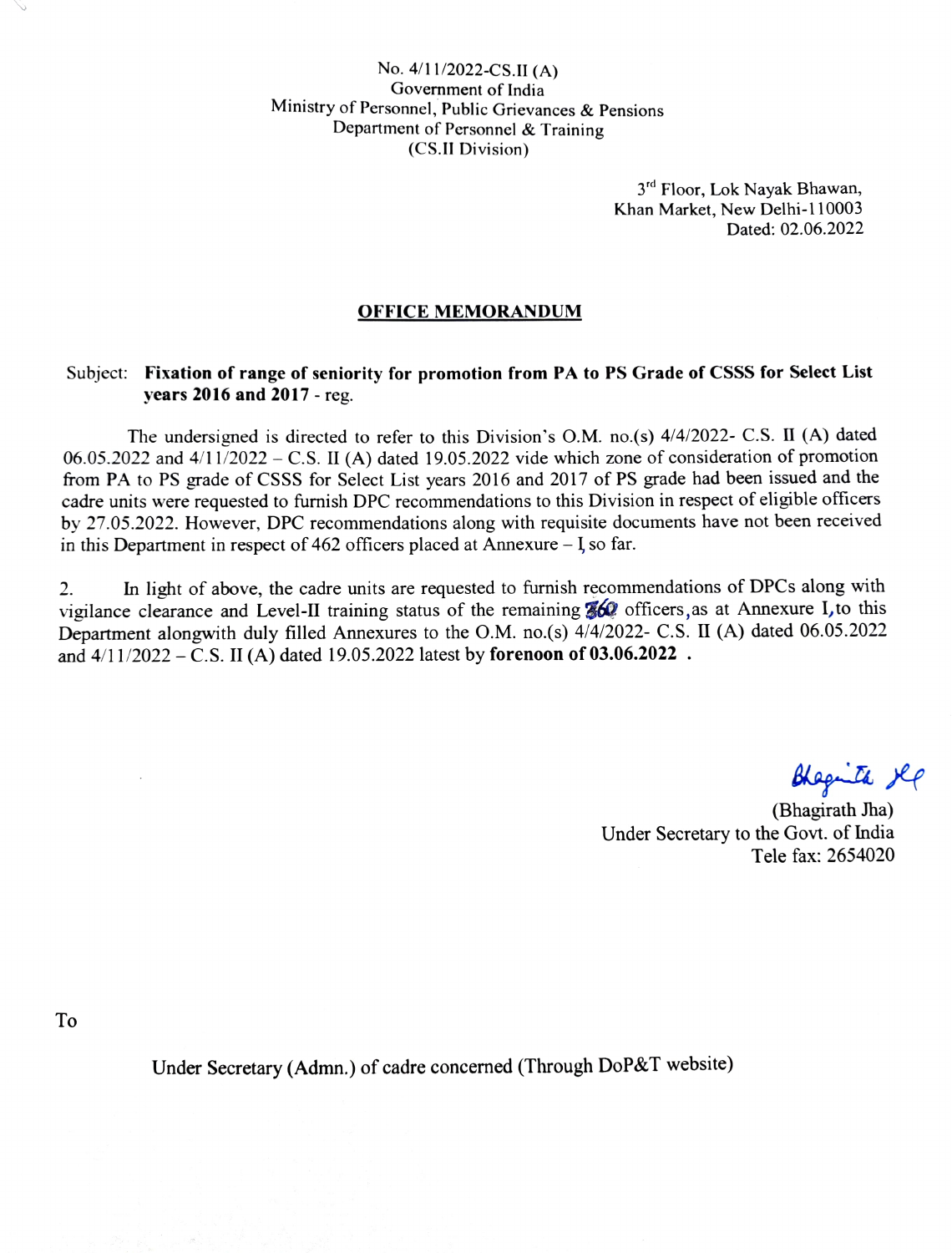|                         |                | <b>Annexure - I</b>           |                       |      |               |                 |
|-------------------------|----------------|-------------------------------|-----------------------|------|---------------|-----------------|
| S.No.                   | <b>CSL No.</b> | Name (Shri/Smt.<br>/Ms.)      | <b>Cadre Unit</b>     | Cat. | Date of Birth | <b>S.L Year</b> |
| $\mathbf{1}$            | 2533           | Usha Sitaram                  | Agri. & Coopn.        | Gen. | 2/17/1967     | 2010            |
| $\overline{2}$          | 2586           | Preeti Arora                  | Agri. & Coopn.        | Gen. | 3/24/1960     | 2010            |
| 3                       | 2614           | Charninder Kumar              | Agri. & Coopn.        | Gen. | 4/2/1965      | 2010            |
| $\overline{\mathbf{4}}$ | 2700           | Radha Maini                   | Agri. & Coopn.        | Gen. | 1/12/1961     | 2010            |
| 5                       | 2789           | Veeran Kochar                 | Agri. & Coopn.        | Gen. | 1/7/1956      | 2010            |
| 6                       | 2849           | Santosh Khurana               | Agri. & Coopn.        | Gen. | 7/18/1969     | 2010            |
| $\overline{7}$          | 2896           | Manoj Kumar                   | Agri. & Coopn.        | Gen. | 10/23/1969    | 2010            |
| 8                       | 2906           | Raghu Nath Deb                | Agri. & Coopn.        | Gen. | 11/30/1959    | 2010            |
| 9                       | 2981           | Indu Madan                    | Agri. & Coopn.        | Gen. | 9/25/1960     | 2010            |
| 10                      | 3070           | S.V. Dhole                    | Agri. & Coopn.        | Gen. | 11/12/1970    | 2010            |
| 11                      | 3106           | Poonam Negi                   | Agri. & Coopn.        | Gen. | 11/8/1977     | 2010            |
| 12                      | 3140           | Sanjeev Kumar                 | Agri. & Coopn.        | Gen. | 1/5/1975      | 2010            |
| 13                      | 3141           | Amit Sardana                  | Agri. & Coopn.        | Gen. | 3/7/1973      | 2010            |
| 14                      | 3179           | Lalita Tuteja                 | Agri. & Coopn.        | Gen. | 3/5/1976      | 2010            |
| 15                      | 3180           | S. Kalpana                    | Agri. & Coopn.        | Gen. | 2/19/1977     | 2010            |
| 16                      | 3212           | Komal Sharma                  | Agri. & Coopn.        | Gen. | 11/28/1974    | 2010            |
| 17                      | 3220           | Sheela Manoj                  | Agri. & Coopn.        | Gen. | 5/17/1971     | 2010            |
| 18                      | 3223           | C. Ponnamma                   | Agri. & Coopn.        | Gen. | 5/28/1972     | 2010            |
| 19                      | 2831           | Poonam Tandon                 | AHD&F                 | Gen. | 2/6/1968      | 2010            |
| 20                      | 2435           | K.G. Sharma                   | Ayush                 | Gen. | 2/9/1962      | 2010            |
| 21                      | 2720           | Deepa Narang                  | Ayush                 | Gen. | 11/1/1967     | 2010            |
| 22                      | 2770           | F.Hilary Joseph               | <b>Civil Aviation</b> | Gen. | 1/14/1961     | 2010            |
| 23                      | 2249           | R.N. Bansal                   | Coal                  | Gen. | 2/5/1964      | 2010            |
| 24                      | 2551           | Rosy Kapoor                   | Coal                  | Gen. | 5/30/1964     | 2010            |
| 25                      | 2884           | Amita Arora                   | Coal                  | Gen. | 10/6/1970     | 2010            |
| 26                      | 2256           | Sudha Kumar                   | Commerce              | Gen. | 4/22/1963     | 2010            |
| 27                      | 2323           | Surinder Kumari               | Commerce              | Gen. | 9/12/1956     | 2010            |
| 28                      | 2456           | Rakesh Kumar                  | Commerce              | Gen. | 12/5/1963     | 2010            |
| 29                      | 2604           | S.D. Chopra                   | Commerce              | Gen. | 6/6/1958      | 2010            |
| 30                      | 2752           | Bonala Hanumantha<br>Rao      | Commerce              | Gen. | 2/1/1968      | 2010            |
| 31                      | 2761           | Madhu Chadha                  | Commerce              | Gen. | 2/21/1958     | 2010            |
| 32                      | 2796           | Darshana Kalra                | Commerce              | Gen. | 1/4/1969      | 2010            |
| 33                      | 2848           | Sanjay Kumar                  | Commerce              | Gen. | 4/6/1970      | 2010            |
| 34                      | 2856           | V. Thulasi<br>Ramasubramanian | Commerce              | Gen. | 7/28/1969     | 2010            |
| 35                      | 2908           | S. Natarajan                  | Commerce              | Gen. | 5/6/1958      | 2010            |
| 36                      | 2928           | Mamta Suri                    | Commerce              | Gen. | 12/5/1972     | 2010            |
| 37                      | 2947           | Shanti Mukunthan              | Commerce              | Gen. | 2/26/1969     | 2010            |
| 38                      | 2954           | Promila Bandooni              | Commerce              | Gen. | 5/29/1973     | 2010            |
| 39                      | 2965           | Amit Jain                     | Commerce              | Gen. | 5/29/1971     | 2010            |
| 40                      | 2983           | Sujatha Devidasan             | Commerce              | Gen. | 8/1/1961      | 2010            |
| 41                      | 2995           | Kamini Saxena                 | Commerce              | Gen. | 3/28/1962     | 2010            |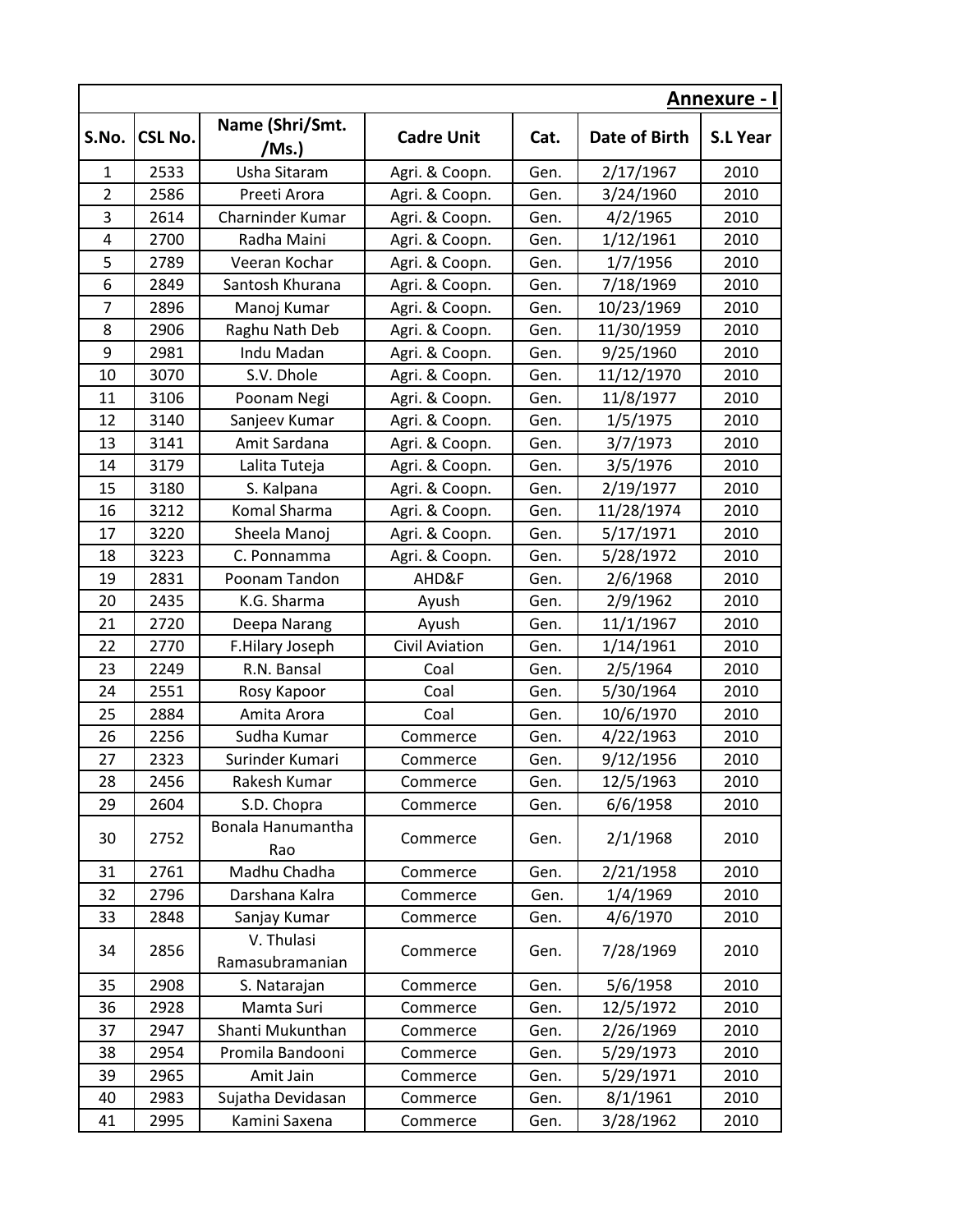| 42 | 3001 | T.P. Srivastava          | Commerce      | Gen. | 2/13/1963  | 2010 |
|----|------|--------------------------|---------------|------|------------|------|
| 43 | 3018 | Narinder Kaur Kalra      | Commerce      | Gen. | 12/16/1970 | 2010 |
| 44 | 3055 | Darshani Rawat           | Commerce      | Gen. | 9/7/1973   | 2010 |
| 45 | 3058 | Neelam Rani Sharma       | Commerce      | Gen. | 6/6/1973   | 2010 |
| 46 | 3089 | K.T.Prasad               | Commerce      | Gen. | 10/17/1972 | 2010 |
| 47 | 3123 | Ajay Kumar Jha           | Commerce      | Gen. | 4/4/1973   | 2010 |
| 48 | 2388 | Suresh N.S.              | Consumer Aff. | Gen. | 6/21/1961  | 2010 |
| 49 | 2438 | Kiran Gulati             | Consumer Aff. | Gen. | 7/4/1957   | 2010 |
| 50 | 2758 | T.P.S. Kochhar           | Consumer Aff. | Gen. | 4/27/1956  | 2010 |
| 51 | 2724 | Sunita Vasista           | Culture       | Gen. | 1/6/1966   | 2010 |
| 52 | 2582 | D.K. Vashishta           | Defence       | Gen. | 11/20/1962 | 2010 |
| 53 | 2895 | P.S. Bist                | Defence       | Gen. | 10/1/1960  | 2010 |
| 54 | 2979 | Rajeev Sehgal            | Defence       | Gen. | 6/30/1962  | 2010 |
| 55 | 3023 | S.Vijaya Malini          | Defence       | Gen. | 12/29/1971 | 2010 |
| 56 | 3135 | Kamla Bisht              | Defence       | Gen. | 5/14/1975  | 2010 |
| 57 | 3162 | M. Sreelatha Anandan     | Defence       | Gen. | 2/2/1973   | 2010 |
| 58 | 2817 | Chandra Sekhar<br>Pandey | DoP&T         | Gen. | 6/15/1971  | 2010 |
| 59 | 2823 | Surender Singh           | DoP&T         | Gen. | 10/27/1967 | 2010 |
| 60 | 2836 | Sarvjeet Raheja          | DoP&T         | Gen. | 8/27/1969  | 2010 |
| 61 | 2837 | Vibha Bassi              | DoP&T         | Gen. | 1/19/1971  | 2010 |
| 62 | 2847 | Mrityunjaya              | DoP&T         | Gen. | 7/23/1968  | 2010 |
| 63 | 2863 | A.K. Verma               | DoP&T         | Gen. | 9/3/1960   | 2010 |
| 64 | 2881 | Umesh Kumar Mishra       | DoP&T         | Gen. | 1/21/1969  | 2010 |
| 65 | 2957 | Rajeev Sethi             | DoP&T         | Gen. | 3/31/1972  | 2010 |
| 66 | 2960 | Alka Gulati              | DoP&T         | Gen. | 9/26/1970  | 2010 |
| 67 | 3050 | Pradeep Kumar<br>Mishra  | DoP&T         | Gen. | 8/12/1971  | 2010 |
| 68 | 3062 | Neelam Aggarwal          | DoP&T         | Gen. | 4/21/1973  | 2010 |
| 69 | 3069 | V. Syam Prasad           | DoP&T         | Gen. | 5/17/1973  | 2010 |
| 70 | 3093 | Dibyendu Barua           | DoP&T         | Gen. | 10/23/1966 | 2010 |
| 71 | 3102 | Arun Kumar Gupta         | DoP&T         | Gen. | 1/26/1972  | 2010 |
| 72 | 3125 | Sanjeev Khurana          | DoP&T         | Gen. | 11/21/1968 | 2010 |
| 73 | 3129 | A. Vijaya Lakshmi        | DoP&T         | Gen. | 2/14/1976  | 2010 |
| 74 | 3131 | Sanjeet Kumar            | DoP&T         | Gen. | 1/2/1975   | 2010 |
| 75 | 3146 | Subodh Kumar             | DoP&T         | Gen. | 11/11/1976 | 2010 |
| 76 | 3198 | Ritu Juneja              | DoP&T         | Gen. | 8/30/1973  | 2010 |
| 77 | 3203 | Bhuvna Aiyyar            | DoP&T         | Gen. | 10/31/1976 | 2010 |
| 78 | 3218 | Renu Malhotra            | DoP&T         | Gen. | 6/28/1971  | 2010 |
| 79 | 2253 | Kapoor Singh             | <b>DPIIT</b>  | Gen. | 1/31/1961  | 2010 |
| 80 | 2355 | Sushma Madan             | <b>DPIIT</b>  | Gen. | 1/13/1956  | 2010 |
| 81 | 2356 | Meena Dudani             | <b>DPIIT</b>  | Gen. | 1/7/1960   | 2010 |
| 82 | 2358 | Shashi Kiran Girdhar     | <b>DPIIT</b>  | Gen. | 4/13/1959  | 2010 |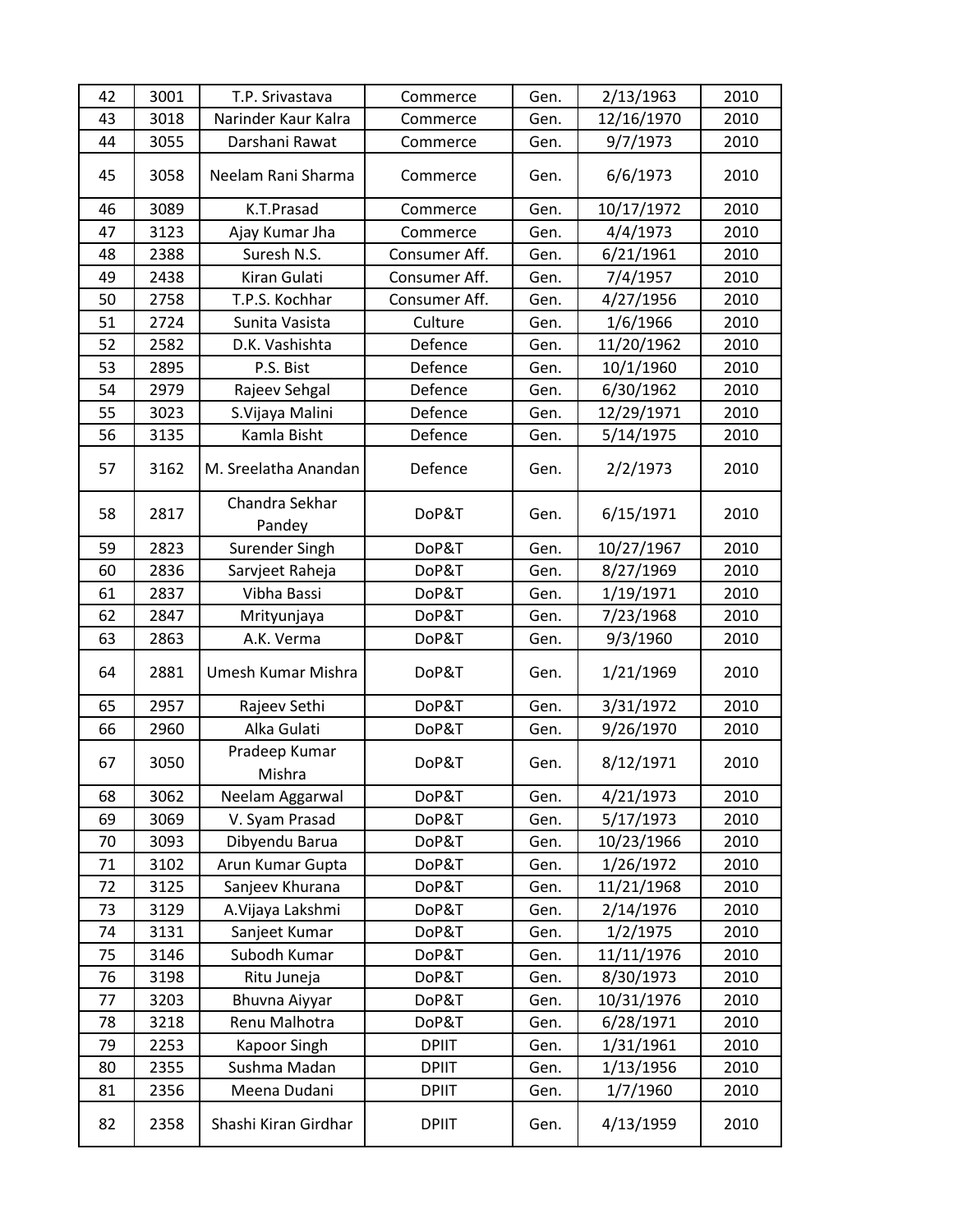| 83  | 2359 | Avinder Kaur            | <b>DPIIT</b>         | Gen. | 2/20/1962  | 2010 |
|-----|------|-------------------------|----------------------|------|------------|------|
| 84  | 2563 | <b>Gurdeep Anand</b>    | <b>DPIIT</b>         | Gen. | 9/17/1966  | 2010 |
| 85  | 2575 | Mariamma Paulose        | <b>DPIIT</b>         | Gen. | 7/27/1963  | 2010 |
| 86  | 2722 | S.Khanna                | <b>DPIIT</b>         | Gen. | 3/6/1968   | 2010 |
| 87  | 3088 | Jaswinder Singh Mann    | <b>DPIIT</b>         | Gen. | 10/12/1971 | 2010 |
| 88  | 3197 | Sudhish Negi            | <b>DPIIT</b>         | Gen. | 10/16/1975 | 2010 |
| 89  | 2312 | Anita Gandhi            | <b>Earth Science</b> | Gen. | 4/14/1960  | 2010 |
| 90  | 2324 | Shanti Devi Arora       | <b>Earth Science</b> | Gen. | 4/14/1961  | 2010 |
| 91  | 2628 | Ratna Mala Samuel       | <b>Earth Science</b> | Gen. | 5/6/1960   | 2010 |
| 92  | 2670 | Tripta Gupta            | <b>Earth Science</b> | Gen. | 2/28/1958  | 2010 |
| 93  | 2771 | C. Sheeba Davis         | <b>Earth Science</b> | Gen. | 2/27/1967  | 2010 |
| 94  | 2338 | Shashi Chawla           | Education            | Gen. | 7/4/1960   | 2010 |
| 95  | 2505 | Sunita Srivastava       | Education            | Gen. | 2/2/1966   | 2010 |
| 96  | 2691 | Sukhvinder Singh        | Education            | Gen. | 9/12/1965  | 2010 |
| 97  | 2731 | Kajal Chakravorty       | Education            | Gen. | 5/1/1965   | 2010 |
| 98  | 2773 | Shiv Kant               | Education            | Gen. | 7/5/1962   | 2010 |
| 99  | 2795 | Prakash Chander         | Education            | Gen. | 9/15/1966  | 2010 |
| 100 | 2820 | R. Sujatha              | Education            | Gen. | 3/6/1971   | 2010 |
| 101 | 2950 | Versha Grover           | Education            | Gen. | 3/12/1974  | 2010 |
| 102 | 3076 | Rajappan K.R            | Education            | Gen. | 2/20/1970  | 2010 |
| 103 | 3130 | Manju Sharma            | Education            | Gen. | 11/15/1975 | 2010 |
| 104 | 3205 | Sarla Sharma            | Education            | Gen. | 9/16/1975  | 2010 |
| 105 | 2779 | L.S. Dangwal            | Env. & Forest        | Gen. | 11/25/1958 | 2010 |
| 106 | 2850 | P.R. Mishra             | Env. & Forest        | Gen. | 5/21/1968  | 2010 |
| 107 | 2886 | Deepti Sachar           | Env. & Forest        | Gen. | 11/26/1970 | 2010 |
| 108 | 2933 | Anupam Dubey            | Env. & Forest        | Gen. | 4/1/1970   | 2010 |
| 109 | 2940 | Kanchan Arya            | Env. & Forest        | Gen. | 12/10/1972 | 2010 |
| 110 | 3134 | Sonia Sharma            | Env. & Forest        | Gen. | 7/9/1972   | 2010 |
| 111 | 3229 | Kulvir Kaur             | Env. & Forest        | Gen. | 3/5/1974   | 2010 |
| 112 | 2495 | Shishya Pal             | Expenditure          | Gen. | 12/15/1966 | 2010 |
| 113 | 2545 | Suresh Kumar            | Expenditure          | Gen. | 3/1/1967   | 2010 |
| 114 | 2553 | S.Ratnamurthy Challa    | Expenditure          | Gen. | 6/10/1963  | 2010 |
| 115 | 2697 | <b>Bhupender Nath</b>   | Expenditure          | Gen. | 12/17/1956 | 2010 |
| 116 | 2721 | Devaki Nandan<br>Sharma | Expenditure          | Gen. | 5/10/1965  | 2010 |
| 117 | 2723 | Komal Malhotra          | Expenditure          | Gen. | 3/5/1968   | 2010 |
| 118 | 2727 | Divya Patwal            | Expenditure          | Gen. | 8/22/1967  | 2010 |
| 119 | 2740 | Jagdeep Kaur            | Expenditure          | Gen. | 11/2/1967  | 2010 |
| 120 | 2744 | Neelam Malik            | Expenditure          | Gen. | 3/17/1967  | 2010 |
| 121 | 2746 | Sunita Choudhary        | Expenditure          | Gen. | 9/15/1968  | 2010 |
| 122 | 2766 | Nand Kishore Sah        | Expenditure          | Gen. | 7/3/1962   | 2010 |
| 123 | 2775 | A.K.Dhingra             | Expenditure          | Gen. | 2/2/1964   | 2010 |
| 124 | 2778 | Annama Thomas           | Expenditure          | Gen. | 4/25/1962  | 2010 |
| 125 | 2809 | R.K. Kapoor             | Expenditure          | Gen. | 9/5/1969   | 2010 |
| 126 | 2827 | Meena Bhutani           | Expenditure          | Gen. | 7/17/1969  | 2010 |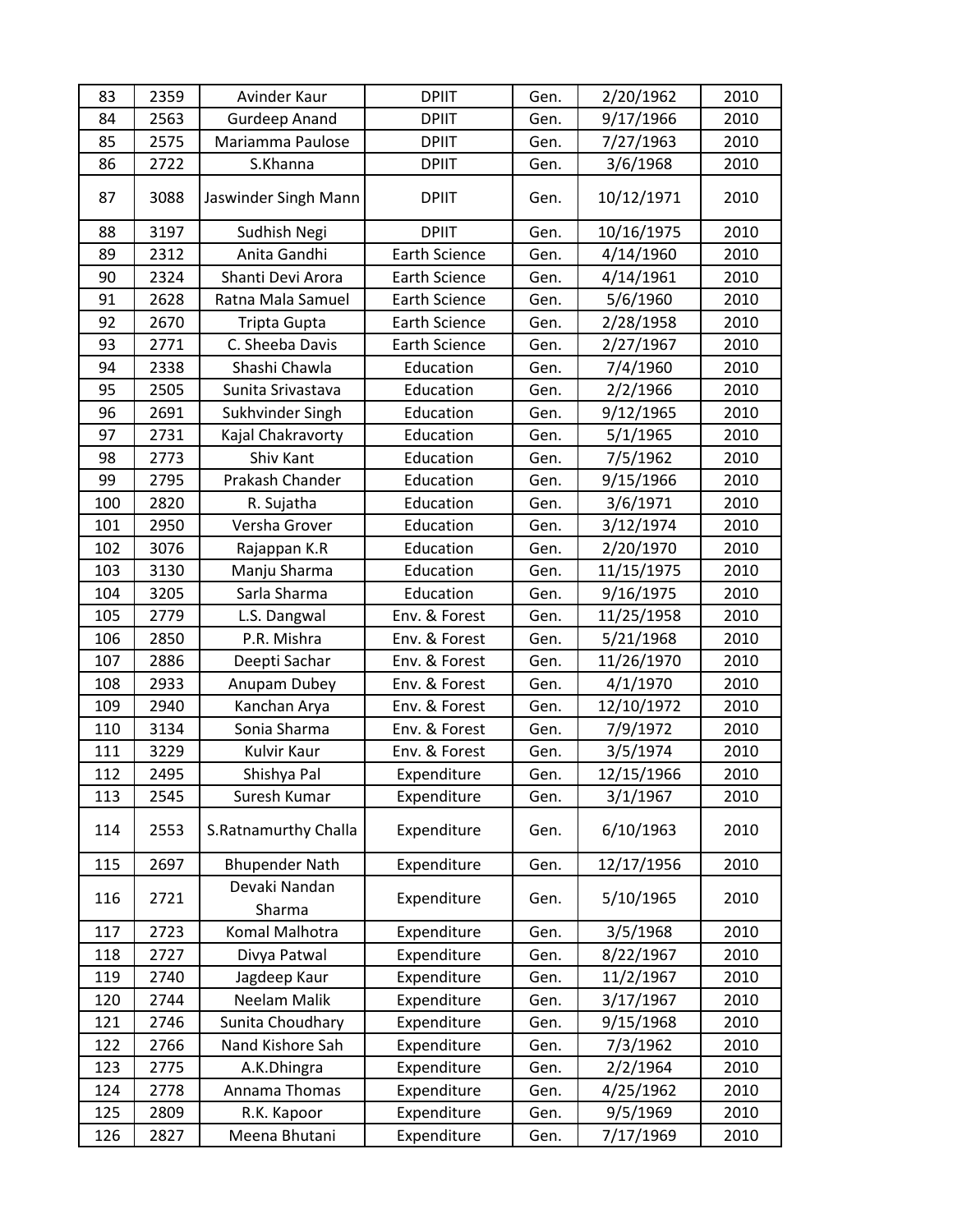| 127 | 2828 | Neeru Rohilla            | Expenditure | Gen. | 3/15/1968  | 2010 |
|-----|------|--------------------------|-------------|------|------------|------|
| 128 | 2880 | Prakash Chandra          | Expenditure | Gen. | 8/2/1972   | 2010 |
| 129 | 2882 | Rajni Nagpal             | Expenditure | Gen. | 7/19/1970  | 2010 |
| 130 | 2883 | Prem Sharma              | Expenditure | Gen. | 9/24/1971  | 2010 |
| 131 | 2897 | Bhawani Narayanan        | Expenditure | Gen. | 6/14/1970  | 2010 |
| 132 | 2910 | D.C. Pant                | Expenditure | Gen. | 6/17/1965  | 2010 |
| 133 | 2915 | Vinod Kumar Gupta        | Expenditure | Gen. | 10/3/1970  | 2010 |
| 134 | 2921 | Neerja Tripathi          | Expenditure | Gen. | 12/18/1971 | 2010 |
| 135 | 2931 | Vikas Awasthi            | Expenditure | Gen. | 6/4/1972   | 2010 |
| 136 | 2937 | Anju Devi                | Expenditure | Gen. | 12/6/1973  | 2010 |
| 137 | 2939 | Ritu Gupta               | Expenditure | Gen. | 4/30/1971  | 2010 |
| 138 | 3010 | Ritu Srivastava          | Expenditure | Gen. | 2/2/1972   | 2010 |
| 139 | 3027 | Ram Pal Singh            | Expenditure | Gen. | 3/20/1969  | 2010 |
| 140 | 3042 | Sunni T.A.               | Expenditure | Gen. | 7/15/1956  | 2010 |
| 141 | 3046 | P.C. Biswal              | Expenditure | Gen. | 7/1/1970   | 2010 |
| 142 | 3085 | Sanjeev Arora            | Expenditure | Gen. | 4/30/1973  | 2010 |
| 143 | 3094 | Arvinder Chernalia       | Expenditure | Gen. | 2/27/1961  | 2010 |
| 144 | 3108 | Ravi Kumar Kansal        | Expenditure | Gen. | 8/31/1972  | 2010 |
| 145 | 3113 | Satya Narain Maurya      | Expenditure | Gen. | 12/5/1974  | 2010 |
| 146 | 3143 | <b>Babita Pant</b>       | Expenditure | Gen. | 3/1/1974   | 2010 |
| 147 | 3144 | Indu Malhotra            | Expenditure | Gen. | 9/17/1972  | 2010 |
| 148 | 3148 | Sunita Bahuguna          | Expenditure | Gen. | 8/16/1971  | 2010 |
| 149 | 3156 | Nirmal Virmani           | Expenditure | Gen. | 2/8/1973   | 2010 |
| 150 | 3157 | Daisy Rani Gosain        | Expenditure | Gen. | 8/6/1972   | 2010 |
| 151 | 3159 | U. Kameshwar Rao         | Expenditure | Gen. | 7/17/1972  | 2010 |
| 152 | 3181 | Manish Gupta             | Expenditure | Gen. | 12/11/1976 | 2010 |
| 153 | 3200 | Promod Pant              | Expenditure | Gen. | 9/1/1973   | 2010 |
| 154 | 2292 | Subal Chandra<br>Acharya | Health & FW | Gen. | 6/5/1956   | 2010 |
| 155 | 2378 | V.R. Sasi Kumar          | Health & FW | Gen. | 9/19/1955  | 2010 |
| 156 | 2379 | Lata Mukhija             | Health & FW | Gen. | 9/16/1955  | 2010 |
| 157 | 2446 | Rita Saluja              | Health & FW | Gen. | 5/3/1965   | 2010 |
| 158 | 2578 | Shibani Bhowmik          | Health & FW | Gen. | 2/5/1959   | 2010 |
| 159 | 2730 | <b>B.Mehra</b>           | Health & FW | Gen. | 5/10/1969  | 2010 |
| 160 | 2737 | Ishwar Singh Bhandari    | Health & FW | Gen. | 4/18/1968  | 2010 |
| 161 | 2742 | Mona Shori               | Health & FW | Gen. | 1/30/1969  | 2010 |
| 162 | 2749 | Manpreet Singh           | Health & FW | Gen. | 7/18/1965  | 2010 |
| 163 | 2769 | Veena Sethi              | Health & FW | Gen. | 2/3/1968   | 2010 |
| 164 | 2787 | Leela Radhakrishnan      | Health & FW | Gen. | 5/5/1962   | 2010 |
| 165 | 2794 | Ranjana Khanna           | Health & FW | Gen. | 2/5/1971   | 2010 |
| 166 | 2797 | Suman Kumari             | Health & FW | Gen. | 5/7/1971   | 2010 |
| 167 | 2822 | Kuldeep Saini            | Health & FW | Gen. | 1/30/1969  | 2010 |
| 168 | 2840 | S. Kalavathi             | Health & FW | Gen. | 5/8/1967   | 2010 |
| 169 | 2841 | Manoj Sikka              | Health & FW | Gen. | 12/29/1970 | 2010 |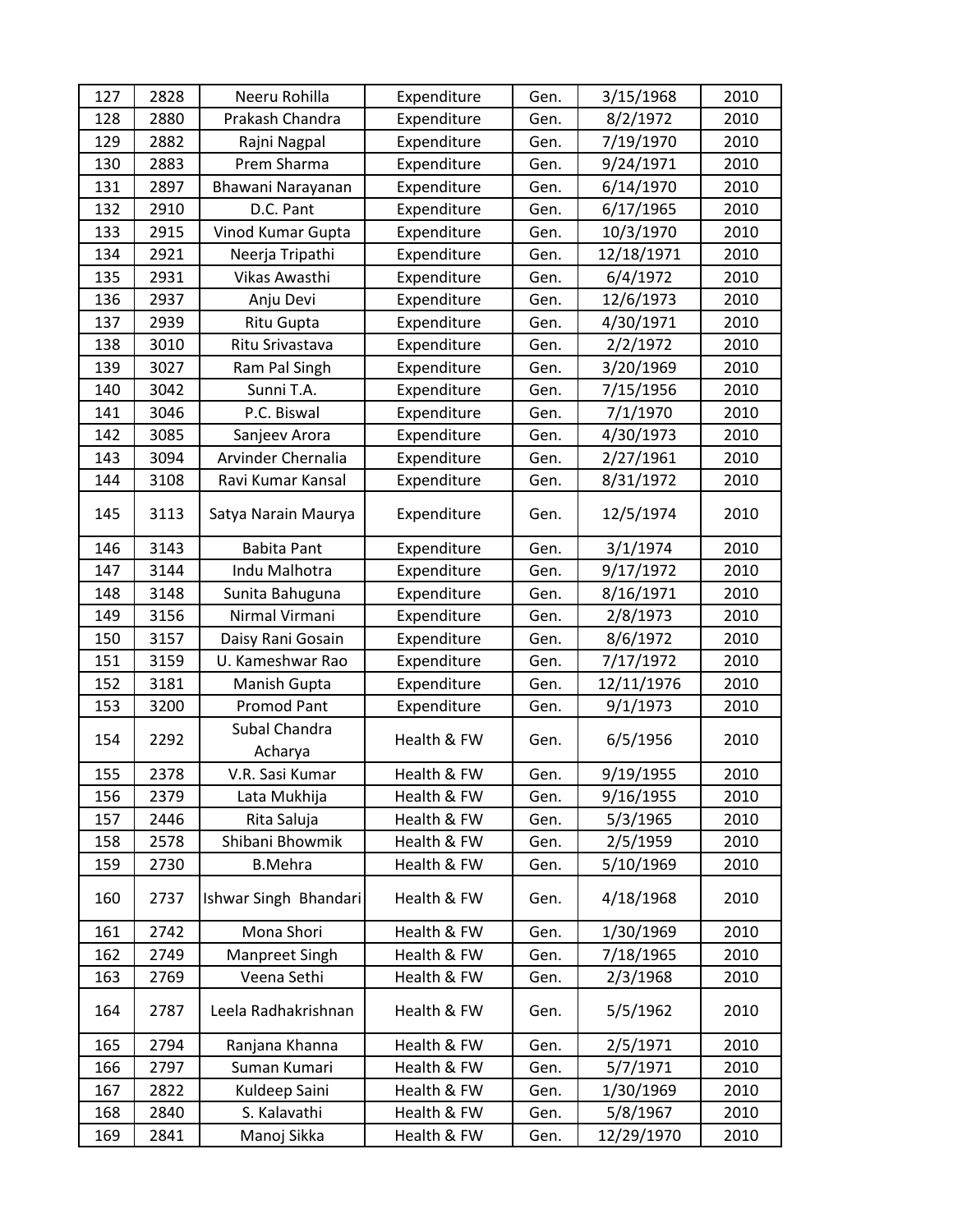| 170 | 2842 | Shivangi Tuli         | Health & FW         | Gen. | 11/7/1968  | 2010 |
|-----|------|-----------------------|---------------------|------|------------|------|
| 171 | 2868 | Geeta Jain            | Health & FW         | Gen. | 6/11/1971  | 2010 |
| 172 | 2888 | Harish Sharma         | Health & FW         | Gen. | 3/8/1968   | 2010 |
| 173 | 2902 | B. Neela Mohana Rao   | Health & FW         | Gen. | 6/10/1971  | 2010 |
| 174 | 2919 | Manju Mishra          | Health & FW         | Gen. | 7/1/1973   | 2010 |
| 175 | 2945 | Surinder kaur         | Health & FW         | Gen. | 7/6/1970   | 2010 |
| 176 | 2959 | Hardeep Singh         | Health & FW         | Gen. | 8/1/1972   | 2010 |
| 177 | 2968 | Vaneeta Nagi          | Health & FW         | Gen. | 6/1/1969   | 2010 |
| 178 | 2996 | Sanjay Gupta          | Health & FW         | Gen. | 7/17/1967  | 2010 |
| 179 | 3006 | <b>Gopal Dutt</b>     | Health & FW         | Gen. | 7/21/1970  | 2010 |
| 180 | 3009 | Mamta                 | Health & FW         | Gen. | 5/23/1974  | 2010 |
| 181 | 3014 | Bhuwan Bhai Vikram    | Health & FW         | Gen. | 2/12/1974  | 2010 |
| 182 | 3016 | Anju Rati             | Health & FW         | Gen. | 11/24/1971 | 2010 |
| 183 | 3017 | Poonam Bhardwaj       | Health & FW         | Gen. | 8/24/1972  | 2010 |
| 184 | 3028 | Sanjay Kumar Karwal   | Health & FW         | Gen. | 5/27/1973  | 2010 |
| 185 | 3104 | Shalini Gupta         | Health & FW         | Gen. | 10/1/1975  | 2010 |
| 186 | 3204 | <b>Gopal Dutt</b>     | Health & FW         | Gen. | 8/8/1971   | 2010 |
| 187 | 3210 | Tajender Kumar        | Health & FW         | Gen. | 9/12/1972  | 2010 |
| 188 | 3033 | Lalit Kumar Chawla    | Heavy Industry      | Gen. | 6/11/1962  | 2010 |
| 189 | 2361 | Shashi Bala Chhatwal  | <b>Home Affairs</b> | Gen. | 1/7/1963   | 2010 |
| 190 | 2377 | Bhupendra Lal         | <b>Home Affairs</b> | Gen. | 11/14/1958 | 2010 |
| 191 | 2470 | Sudhir Kumar Giri     | <b>Home Affairs</b> | Gen. | 7/10/1959  | 2010 |
| 192 | 2481 | K.K. Bhagotra         | <b>Home Affairs</b> | Gen. | 6/1/1959   | 2010 |
| 193 | 2618 | Rashid Jalil          | <b>Home Affairs</b> | Gen. | 12/21/1963 | 2010 |
| 194 | 2630 | A.G.Geetha            | <b>Home Affairs</b> | Gen. | 5/7/1959   | 2010 |
| 195 | 2661 | Manju Sethi           | <b>Home Affairs</b> | Gen. | 4/26/1957  | 2010 |
| 196 | 2793 | G.D. Mishra           | <b>Home Affairs</b> | Gen. | 4/5/1968   | 2010 |
| 197 | 2821 | P. Mohanty            | Home Affairs        | Gen. | 10/4/1972  | 2010 |
| 198 | 2878 | Shakti Bala Rawat     | <b>Home Affairs</b> | Gen. | 11/6/1969  | 2010 |
| 199 | 2892 | Vijaya Lakshmi S.     | Home Affairs        | Gen. | 7/28/1972  | 2010 |
| 200 | 2894 | Kalawati              | Home Affairs        | Gen. | 12/6/1968  | 2010 |
| 201 | 2900 | U. Krishna Kutty      | Home Affairs        | Gen. | 5/24/1961  | 2010 |
| 202 | 2912 | Anil Kumar Gupta      | Home Affairs        | Gen. | 5/5/1969   | 2010 |
| 203 | 2934 | Damodar Prasad        | Home Affairs        | Gen. | 5/5/1970   | 2010 |
| 204 | 2969 | <b>Bharat Bhushan</b> | <b>Home Affairs</b> | Gen. | 10/31/1973 | 2010 |
| 205 | 3054 | N. Soma Sekhar        | Home Affairs        | Gen. | 8/14/1974  | 2010 |
| 206 | 3084 | Akash Singh           | Home Affairs        | Gen. | 7/4/1974   | 2010 |
| 207 | 2698 | Sunita Kumari         | 1 & B               | Gen. | 12/28/1961 | 2010 |
| 208 | 2699 | G.Venkateswarlu       | 1 & B               | Gen. | 7/1/1961   | 2010 |
| 209 | 2728 | Chiranjeev Kumar      | 1 & B               | Gen. | 6/13/1968  | 2010 |
| 210 | 2754 | Jayasree Neelakantan  | 1 & B               | Gen. | 7/1/1966   | 2010 |
| 211 | 2792 | Vandana Ratra         | 1 & B               | Gen. | 6/14/1973  | 2010 |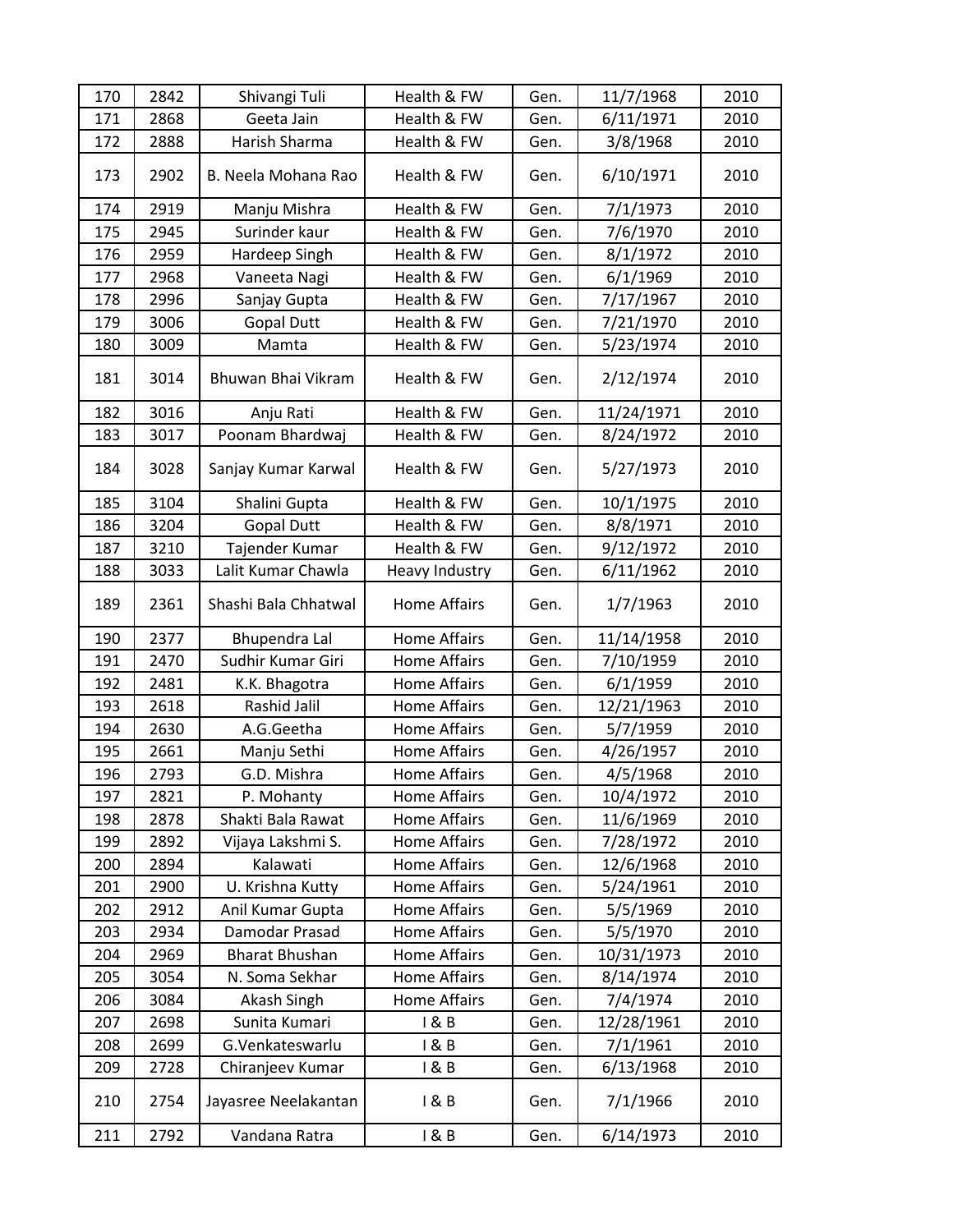| 212 | 2844 | Venkata Sujata V.    | 1 & B         | Gen. | 12/10/1969 | 2010 |
|-----|------|----------------------|---------------|------|------------|------|
| 213 | 2855 | Poonam Mulwani       | 1 & B         | Gen. | 7/20/1966  | 2010 |
| 214 | 2925 | Naresh Kumar         | 1 & B         | Gen. | 1/5/1973   | 2010 |
| 215 | 2966 | Danzil C. Emmanual   | 1 & B         | Gen. | 2/9/1968   | 2010 |
| 216 | 2972 | Shailaja Rajesh      | 1 & B         | Gen. | 5/15/1968  | 2010 |
| 217 | 2973 | Varsha Saini         | 1 & B         | Gen. | 7/9/1974   | 2010 |
| 218 | 3038 | Rajesh Kumar         | 1 & B         | Gen. | 5/12/1970  | 2010 |
| 219 | 3039 | Jatinder Pal Singh   | 1 & B         | Gen. | 6/12/1968  | 2010 |
| 220 | 3051 | Devendra Singh Yadav | 1 & B         | Gen. | 6/30/1971  | 2010 |
| 221 | 3057 | Ramkaran             | 1 & B         | Gen. | 3/10/1970  | 2010 |
| 222 | 3059 | Jaya Ghildiyal       | 1 & B         | Gen. | 4/27/1972  | 2010 |
| 223 | 3065 | Naresh Kumar Sharma  | 1 & B         | Gen. | 4/3/1975   | 2010 |
| 224 | 3068 | Saroj Giri           | 1 & B         | Gen. | 6/7/1970   | 2010 |
| 225 | 3077 | Tarawati             | 1 & B         | Gen. | 11/21/1971 | 2010 |
| 226 | 3095 | Vipin Kumar          | 1 & B         | Gen. | 5/13/1970  | 2010 |
| 227 | 3118 | Seema Rauthan        | 1 & B         | Gen. | 6/4/1974   | 2010 |
| 228 | 3126 | Balmiki Mahato       | 1 & B         | Gen. | 1/5/1977   | 2010 |
| 229 | 3133 | P.C. Maurya          | 1 & B         | Gen. | 7/1/1975   | 2010 |
| 230 | 3137 | Pratibha Rakheja     | 1 & B         | Gen. | 9/10/1976  | 2010 |
| 231 | 3142 | Santoshi Rawat       | 1 & B         | Gen. | 6/30/1977  | 2010 |
| 232 | 3145 | Poonam Bisht         | 1 & B         | Gen. | 2/12/1974  | 2010 |
| 233 | 3186 | Anupama Malhotra     | 1 & B         | Gen. | 1/19/1978  | 2010 |
| 234 | 2756 | Jitendra Singh Chug  | 18B           | Gen. | 2/17/1968  | 2010 |
| 235 | 2788 | J. Sarat Chander     | 18B           | Gen. | 8/28/1964  | 2010 |
| 236 | 2961 | Sindhu S. Nair       | 18B           | Gen. | 3/15/1974  | 2010 |
| 237 | 2343 | S.M. Charbhai        | Labour        | Gen. | 10/2/1960  | 2010 |
| 238 | 2367 | Promila Bhatia       | Labour        | Gen. | 9/30/1958  | 2010 |
| 239 | 2598 | P.R. Krishnan        | Labour        | Gen. | 4/20/1959  | 2010 |
| 240 | 2963 | Deepa Sethi          | Labour        | Gen. | 10/19/1969 | 2010 |
| 241 | 2372 | Sheela Natrajan      | Legal Affairs | Gen. | 5/1/1957   | 2010 |
| 242 | 2418 | Veena Bhatia         | Legal Affairs | Gen. | 11/25/1960 | 2010 |
| 243 | 2427 | Madhu Dhingra        | Legal Affairs | Gen. | 6/15/1956  | 2010 |
| 244 | 2473 | Akila Ramesh Babu    | Legal Affairs | Gen. | 6/5/1961   | 2010 |
| 245 | 2687 | PVS Raghavan         | Legal Affairs | Gen. | 12/9/1958  | 2010 |
| 246 | 2696 | A.K.Chadha           | Legal Affairs | Gen. | 3/22/1961  | 2010 |
| 247 | 2713 | Muralidharan G.      | Legal Affairs | Gen. | 12/14/1965 | 2010 |
| 248 | 2716 | Kiran Bhalla         | Legal Affairs | Gen. | 9/19/1965  | 2010 |
| 249 | 2735 | P.V. Narayanan       | Legal Affairs | Gen. | 4/28/1966  | 2010 |
| 250 | 2750 | Usha Vijay Salain    | Legal Affairs | Gen. | 5/29/1966  | 2010 |
| 251 | 2759 | T.K. Sinha           | Legal Affairs | Gen. | 1/12/1958  | 2010 |
| 252 | 2776 | Maya Y. Golatkar     | Legal Affairs | Gen. | 11/18/1962 | 2010 |
| 253 | 2782 | A.P. Thomas          | Legal Affairs | Gen. | 11/20/1958 | 2010 |
| 254 | 2804 | Rehana Khanam        | Legal Affairs | Gen. | 7/20/1969  | 2010 |
| 255 | 2807 | Neelam Grover        | Legal Affairs | Gen. | 3/23/1970  | 2010 |
| 256 | 2816 | Rajesh Kumar         | Legal Affairs | Gen. | 7/5/1971   | 2010 |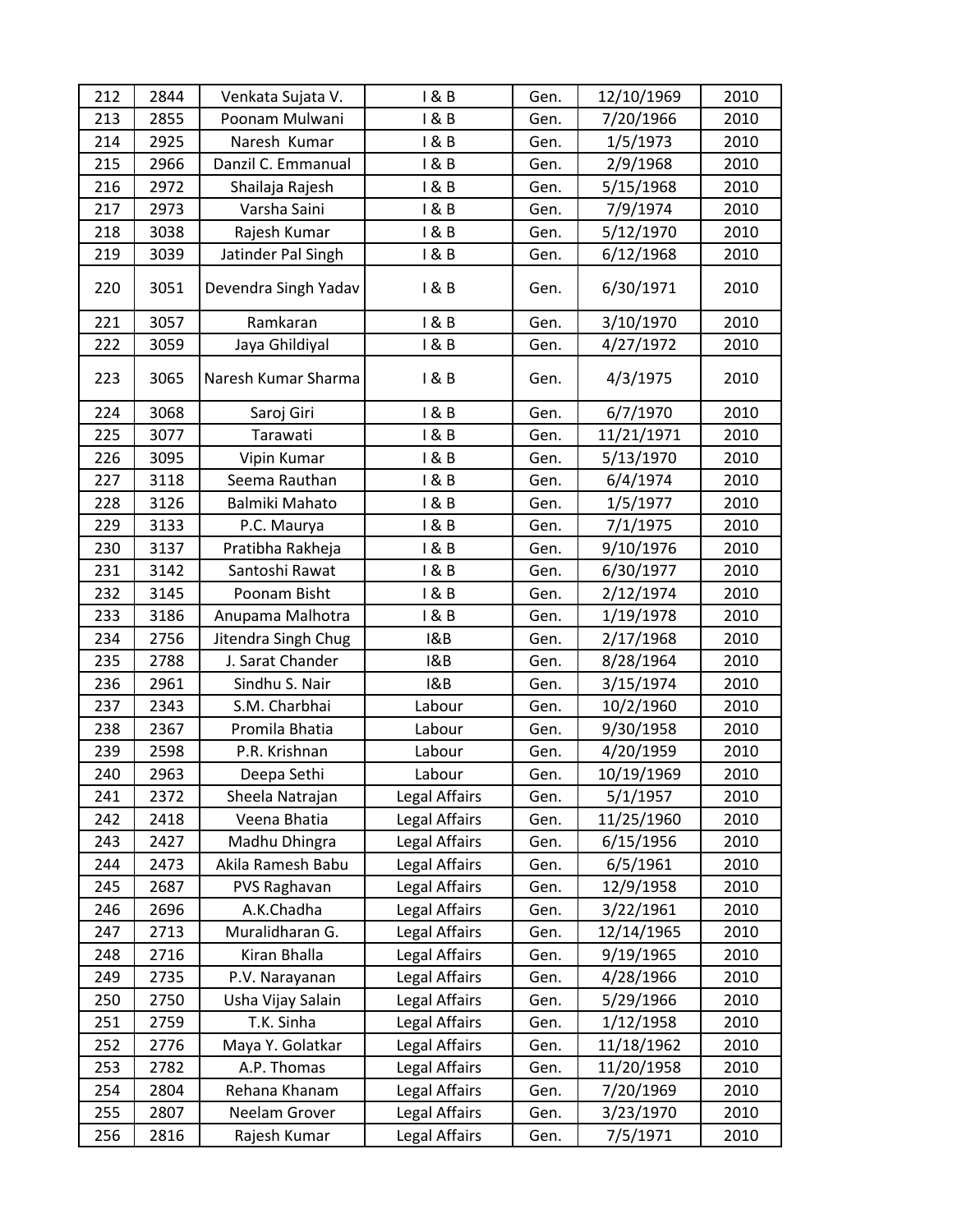| 257 | 2830 | Lalita Ray               | Legal Affairs           | Gen.      | 11/22/1957 | 2010 |
|-----|------|--------------------------|-------------------------|-----------|------------|------|
| 258 | 2861 | Leela Dhar               | Legal Affairs           | Gen.      | 10/26/1969 | 2010 |
| 259 | 2871 | U.Radhakrishnan          | Legal Affairs           | Gen.      | 1/5/1967   | 2010 |
| 260 | 2987 | Anitha Christopher       | Legal Affairs           | Gen.      | 5/18/1967  | 2010 |
| 261 | 3045 | Anand Kumar Thapa        | Legal Affairs           | Gen.      | 1/15/1974  | 2010 |
| 262 | 3099 | N.V. Subramanian         | Legal Affairs           | Gen.      | 3/14/1964  | 2010 |
| 263 | 3171 | V. Unnikrishnan          | Legal Affairs           | Gen.      | 4/7/1973   | 2010 |
| 264 | 3433 | <b>Biswanath Halder</b>  | Legal Affairs           | <b>SC</b> | 1/2/1976   | 2012 |
| 265 | 2680 | Debashis Panja           | <b>Minority Affairs</b> | Gen.      | 8/15/1960  | 2010 |
| 266 | 3024 | Rajnish Kumar            | <b>MNRE</b>             | Gen.      | 6/25/1970  | 2010 |
| 267 | 3025 | Babita Saini             | <b>MNRE</b>             | Gen.      | 11/7/1971  | 2010 |
| 268 | 2762 | D.Sridharan              | <b>MSME</b>             | Gen.      | 11/3/1962  | 2010 |
| 269 | 2291 | Neerja Mehrotra          | NITI Aayog              | Gen.      | 1/24/1959  | 2010 |
| 270 | 2383 | M. Radhayi               | NITI Aayog              | Gen.      | 6/10/1956  | 2010 |
| 271 | 2448 | H.S. Chauhan             | NITI Aayog              | Gen.      | 1/15/1963  | 2010 |
| 272 | 2599 | Shashi Grover            | NITI Aayog              | Gen.      | 4/11/1958  | 2010 |
| 273 | 2689 | Kesavan P                | NITI Aayog              | Gen.      | 4/3/1956   | 2010 |
| 274 | 2835 | Anantha Lakshmy<br>Rajan | NITI Aayog              | Gen.      | 8/6/1970   | 2010 |
| 275 | 2875 | V. Srinivas              | P & NG                  | Gen.      | 11/21/1968 | 2010 |
| 276 | 2425 | H.K. Khanna              | Panchayat Raj           | Gen.      | 8/1/1962   | 2010 |
| 277 | 2872 | N.S.Negi                 | Panchayat Raj           | Gen.      | 6/17/1968  | 2010 |
| 278 | 3026 | S. Durga Bhavani         | Posts                   | Gen.      | 4/19/1973  | 2010 |
| 279 | 2463 | Saroj Rajpal             | Power                   | Gen.      | 9/27/1963  | 2010 |
| 280 | 2701 | Vijay Lakshmi Sharma     | Power                   | Gen.      | 3/2/1966   | 2010 |
| 281 | 2747 | Anil Kumar               | Power                   | Gen.      | 3/13/1967  | 2010 |
| 282 | 2767 | Sajal Kumar Mitra        | Power                   | Gen.      | 12/15/1960 | 2010 |
| 283 | 2879 | S. Malathy               | Power                   | Gen.      | 5/2/1970   | 2010 |
| 284 | 2893 | Rajinder Singh           | Power                   | Gen.      | 3/14/1970  | 2010 |
| 285 | 2909 | S.B. Mridula Sanjeevan   | Power                   | Gen.      | 2/25/1962  | 2010 |
| 286 | 2917 | Sandhya Pandey           | Power                   | Gen.      | 2/20/1969  | 2010 |
| 287 | 2929 | Vinod Kr. Ghole          | Power                   | Gen.      | 3/23/1972  | 2010 |
| 288 | 2932 | Alka Aggarwal            | power                   | Gen.      | 10/7/1969  | 2010 |
| 289 | 2935 | Manisha Jha              | Power                   | Gen.      | 9/8/1971   | 2010 |
| 290 | 3061 | Ekta Chopra              | Power                   | Gen.      | 9/11/1975  | 2010 |
| 291 | 3072 | Ch. Balakrishna          | Power                   | Gen.      | 6/29/1972  | 2010 |
| 292 | 3090 | Nambala Radha<br>Krishna | Power                   | Gen.      | 4/12/1972  | 2010 |
| 293 | 3096 | S. Balasubramaniam       | Power                   | Gen.      | 3/5/1969   | 2010 |
| 294 | 3122 | Parveen Bajaj            | Power                   | Gen.      | 11/1/1972  | 2010 |
| 295 | 3167 | Rashu Bhal               | Power                   | Gen.      | 2/22/1973  | 2010 |
| 296 | 3169 | K. Neetu                 | Power                   | Gen.      | 12/21/1977 | 2010 |
| 297 | 3176 | Binita Pandey            | Power                   | Gen.      | 8/5/1973   | 2010 |
| 298 | 3193 | Renuka Bhatt             | Power                   | Gen.      | 9/2/1973   | 2010 |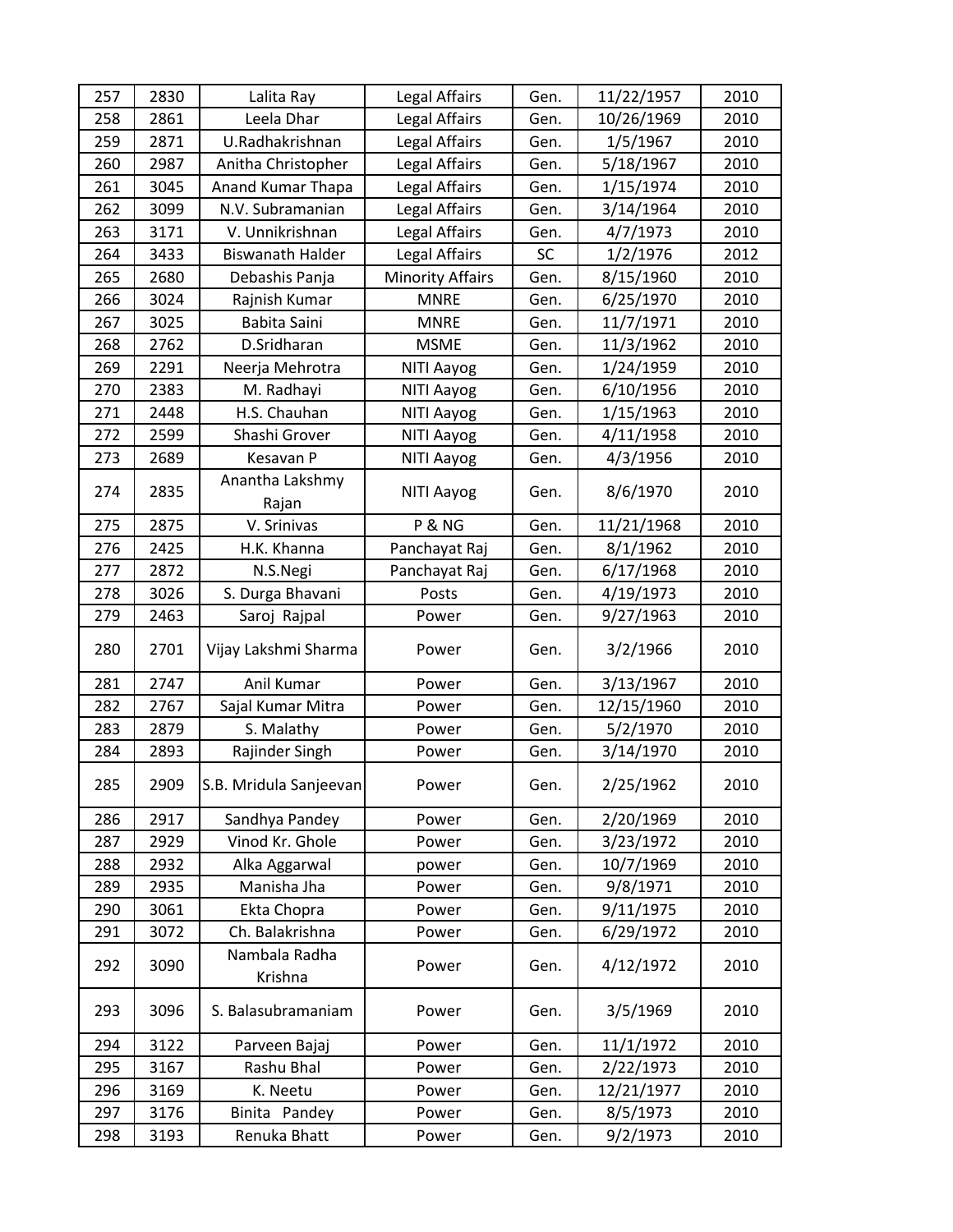| 299 | 2602 | Pradeep Kumar            | <b>RTH</b>     | Gen.      | 4/2/1962   | 2010 |
|-----|------|--------------------------|----------------|-----------|------------|------|
| 300 | 2780 | M. Sukanya               | <b>RTH</b>     | Gen.      | 4/5/1960   | 2010 |
| 301 | 2938 | Varad Rawat              | <b>RTH</b>     | Gen.      | 2/5/1969   | 2010 |
| 302 | 2265 | Anita Khera              | <b>S&amp;T</b> | Gen.      | 9/30/1962  | 2010 |
| 303 | 2275 | <b>Balbir Singh</b>      | S&T            | Gen.      | 5/1/1961   | 2010 |
| 304 | 2283 | Nalwa Sahib              | <b>S&amp;T</b> | Gen.      | 6/20/1959  | 2010 |
| 305 | 2306 | Santha C                 | S&T            | Gen.      | 2/23/1961  | 2010 |
| 306 | 2316 | Girendra Kumar<br>Mathur | <b>S&amp;T</b> | Gen.      | 1/6/1960   | 2010 |
| 307 | 2325 | M.S. Thakur              | <b>S&amp;T</b> | Gen.      | 4/29/1956  | 2010 |
| 308 | 2326 | <b>Ritu Dutt</b>         | <b>S&amp;T</b> | Gen.      | 7/1/1960   | 2010 |
| 309 | 2329 | Suman Arora              | <b>S&amp;T</b> | Gen.      | 1/1/1956   | 2010 |
| 310 | 2477 | S. Rama Balachandran     | <b>S&amp;T</b> | Gen.      | 3/17/1955  | 2010 |
| 311 | 2559 | K.Madurappan             | <b>S&amp;T</b> | Gen.      | 11/29/1963 | 2010 |
| 312 | 2725 | Shashikala Srinivasan    | <b>S&amp;T</b> | Gen.      | 5/6/1964   | 2010 |
| 313 | 3049 | Vinod Singh              | <b>S&amp;T</b> | Gen.      | 6/15/1974  | 2010 |
| 314 | 3166 | Deepika Rawat            | <b>S&amp;T</b> | Gen.      | 5/30/1974  | 2010 |
| 315 | 2990 | V. Sujata Naidu          | Shipping       | Gen.      | 2/20/1964  | 2010 |
| 316 | 2579 | Suraj Bhan               | SJ&E           | Gen.      | 5/15/1962  | 2010 |
| 317 | 2755 | Sheela Gupta             | SJ&E           | Gen.      | 2/10/1959  | 2010 |
| 318 | 2757 | Ajay Kumar Juneja        | SJ&E           | Gen.      | 6/2/1964   | 2010 |
| 319 | 2798 | Amod Kumar Pranav        | SJ&E           | Gen.      | 1/7/1973   | 2010 |
| 320 | 3034 | P.K. Sethi               | SJ&E           | Gen.      | 10/1/1968  | 2010 |
| 321 | 3382 | Ganesh                   | SJ&E           | <b>SC</b> | 5/3/1971   | 2011 |
| 322 | 2784 | R.K. Badlia              | Tribal         | Gen.      | 3/1/1963   | 2010 |
| 323 | 2289 | P.R. Sarkar              | <b>UPSC</b>    | Gen.      | 2/23/1956  | 2010 |
| 324 | 2534 | K.Sreenathan             | <b>UPSC</b>    | Gen.      | 7/16/1961  | 2010 |
| 325 | 2760 | Narender Kumar<br>Kadyan | <b>UPSC</b>    | Gen.      | 1/9/1963   | 2010 |
| 326 | 2808 | Pramod Kumar<br>Bhardwaj | <b>UPSC</b>    | Gen.      | 8/25/1964  | 2010 |
| 327 | 3060 | Vipan Kumar              | <b>UPSC</b>    | Gen.      | 2/8/1974   | 2010 |
| 328 | 3174 | <b>Gurvinder Kaur</b>    | <b>UPSC</b>    | Gen.      | 9/24/1975  | 2010 |
| 329 | 3189 | Zarina John Manwal       | <b>UPSC</b>    | Gen.      | 6/13/1972  | 2010 |
| 330 | 2685 | Kavitha Shankar          | MoH&UA         | Gen.      | 4/26/1966  | 2010 |
| 331 | 2733 | L.K. Arora               | MoH&UA         | Gen.      | 4/29/1964  | 2010 |
| 332 | 2859 | Satish Chander<br>Sharma | MoH&UA         | Gen.      | 6/15/1964  | 2010 |
| 333 | 2869 | <b>Bimla Mathpal</b>     | MoH&UA         | Gen.      | 6/28/1971  | 2010 |
| 334 | 2876 | Anilatha S.              | MoH&UA         | Gen.      | 5/14/1968  | 2010 |
| 335 | 2885 | Vikas Malhotra           | MoH&UA         | Gen.      | 9/5/1970   | 2010 |
| 336 | 2905 | Asha Rani Sharma         | MoH&UA         | Gen.      | 9/12/1966  | 2010 |
| 337 | 2943 | Rashmi Pruthi            | MoH&UA         | Gen.      | 6/9/1972   | 2010 |
| 338 | 2956 | E.V.N.J. Krishna         | MoH&UA         | Gen.      | 12/1/1971  | 2010 |